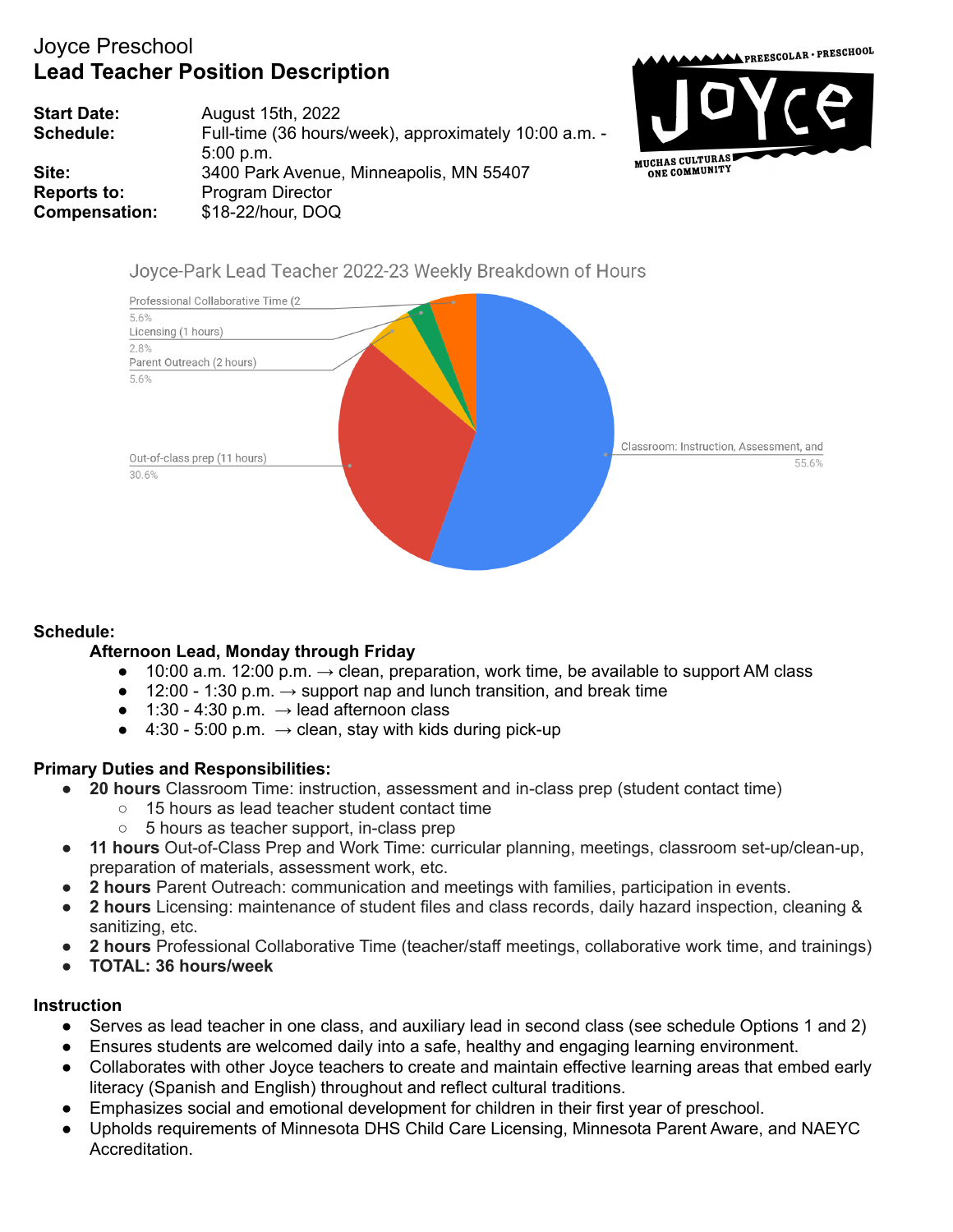- Works collaboratively with lead partner teacher and assistant teacher. Strives for respectful, productive communication on teaching team and dynamic, mutually-beneficial working relationships.
- Guides assistant teachers, interns and volunteers to work with students in large and small groups and individually.
- Works proactively with teaching staff, students, and families to promote positive student behavior. Uses redirection as behavior intervention strategy.
- Arranges for periodic enrichment opportunities through visitors to the classroom and field trips.
- Supervises, supports, and provides feedback to assistant teachers to successfully carry out learning experiences and behavior management for children.

### **Assessment**

- Observes student developmental progress and records observations using the Work Sampling System.
- Evaluates students formally three times per year (fall, winter, and spring) using the Work Sampling System and IGDIs assessment system and reports this data to Program Director.
- Works with literacy tutor (if applicable) to coordinate early literacy assessments.
- Understands that periodic assessments are conducted for purposes of planning effective classes, progressing toward school readiness, and evaluation of program success.

## **Preparation: Curricular Planning & Classroom Environment**

- Uses Joyce Preschool curriculum (including learning goals, assessment strategies, and core vocabulary) to collaboratively plan thematic bilingual, multicultural lessons with other members of the teaching staff.
- Records and saves newly created lesson materials, notes, adaptations, and changes to established curriculum in a document shared with other staff members in Joyce Preschool's Google Drive file system.
- Creates individual educational plans for students as needed.
- Uses results of assessments to plan lessons which meet the learning needs of students.
- Maintains inventory of supplies and oversees organization and cleaning of classroom materials, delegating cleaning tasks to interns and volunteers when appropriate.
- Collaborates with teaching team to set up and maintain a safe, healthy, and engaging classroom according to DHS licensing standards, Minnesota Parent Aware, and NAEYC standards.
- Supervises, supports, and provides feedback to assistant teachers to engage in the curricular planning process.
- Meets regularly with teaching team to discuss student learning needs, curricular goals and activities.

## **Family Outreach**

- Communicates with all families about student learning and developmental progress and required licensing paperwork in person, by phone, electronically, through written notes and twice yearly family-teacher conferences (fall and spring).
- Builds relationships with current and prospective families. Assists with recruiting new families to maintain full class enrollment.
- Contributes to timely production of bilingual newsletters and calendars. Contributes to school electronic communications through website, blog, and social media.
- Participates fully in school-sponsored family events and supports active involvement of parents.
- Processes tuition payments.
- Distributes flyers, letters, etc. from Joyce's main office to families.

## **Licensing**

- Ensures all required student documents are filed before the first day of class and maintains accurate student records per DHS licensing requirements, in paper files, and on the online database.
- Works with teaching staff, interns, and volunteers to clean and sanitize the learning areas daily according to DHS licensing requirements.
- Attends all required trainings (i.e. SIDS, AHT, CPR, First Aid, etc.).
- Maintains safe learning areas according to DHS licensing requirements (Minnesota Administrative Rules, Chapter 9503, Child Care Center Licensing).

## **Professional Collaborative Time**

● Provides daily support to assistant teachers through regular feedback to teaching.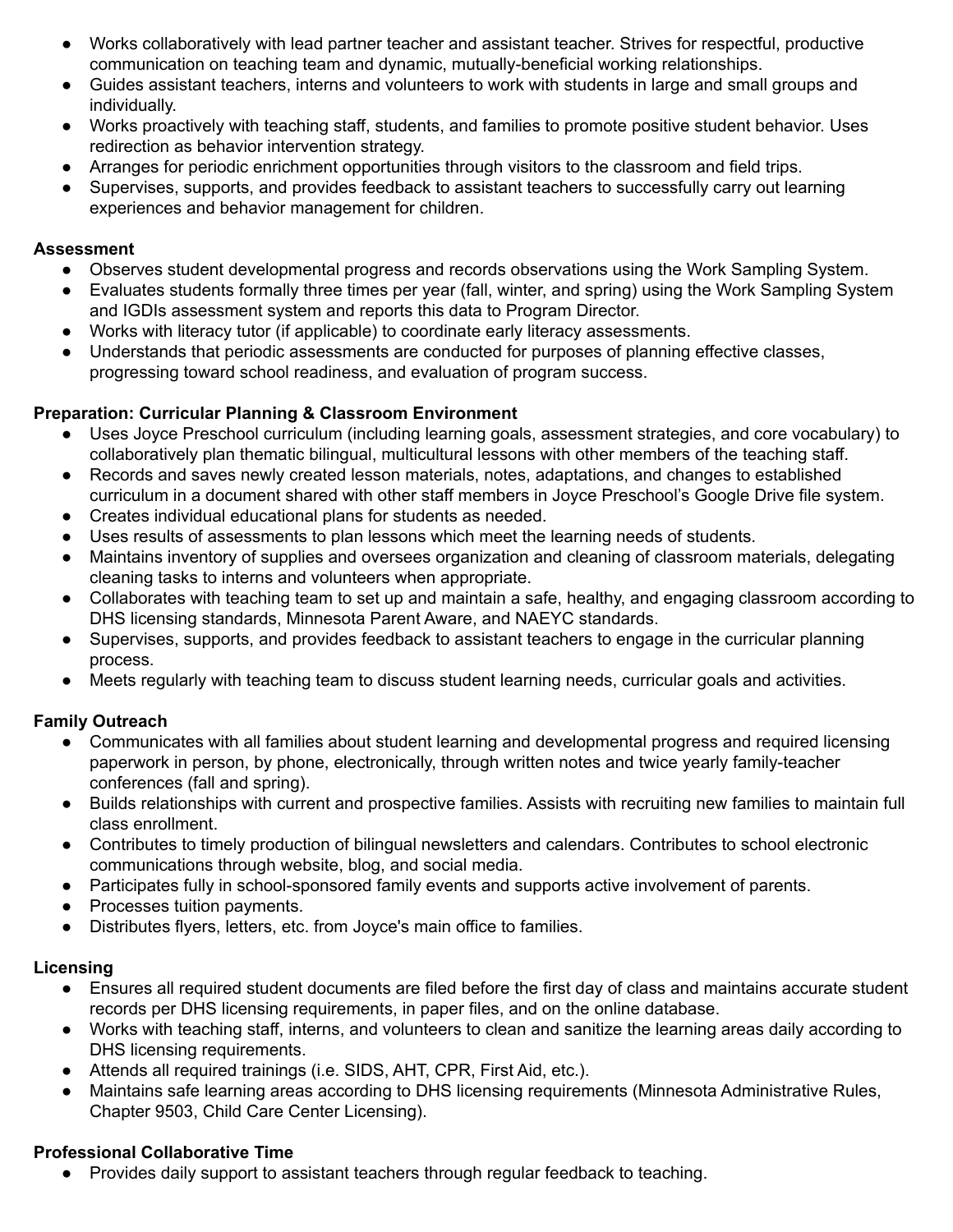- Recommends appropriate professional trainings and resources to Program Director.
- Participates in formal performance evaluation for self (with Program Director) and for assistant teachers twice per year (mid-year and end-of-year).
- Maintains online profile on Develop website.
- Attends professional development trainings offered at Joyce Preschool and actively seeks trainings offered through Develop. Maintains appropriate number of training hours per year according to DHS licensing requirements. All staff is required to have the equivalent of 2% of their working hours in staff development and training.
- Assists Program Director in maintaining required personnel paperwork, including documentation of trainings (see DHS rule 9503.0120 Personnel Records).
- Engages in the early childhood professional community as well as local neighborhoods and cultural communities served by Joyce Preschool.

### **Minimum Qualifications**

- Meets qualifications according to DHS Minnesota Administrative Rule 9503.0032 for teachers (see [attached](https://www.revisor.mn.gov/rules/?id=9503.0032&version=2014-01-18T10:02:35-06:00&format=pdf) [document](https://www.revisor.mn.gov/rules/?id=9503.0032&version=2014-01-18T10:02:35-06:00&format=pdf) from DHS).
- Education and experience requirements:
	- o Child Development Associate Credential AND 1,560 hours of experience as assistant, aide, or intern, or
	- o License from the MN Department of Education for Prekindergarten Associate or a certificate or credential for a two-year program from an accredited institution in child development or early childhood education AND 1,040 hours of experience as assistant, aide, or intern, AND 6 quarter credits of additional education.
	- *o See DHS Rule 9503.0032 for other possible education and experience combinations.*
- Minimum of 2 years' teaching experience in an early childhood setting
- Bilingual conversational abilities (Spanish/English)
- Experience working with diverse populations
- Knowledge of the diverse communities in Minneapolis
- Basic computer skills (email, electronic filing systems, and word processing)
- Ability to manage multiple priorities

### **Desired Qualifications**

- 3+ years' experience as a Lead Teacher in a preschool setting
- Fully bilingual (high level of oral and written Spanish and English)
- Experience as a supervisor/manager of other staff
- Experience with parent education and/or home visiting
- Experience in a bilingual educational setting
- Bachelor's degree or higher in Early Childhood Education, Child Development, or related field AND 1,040 hours of experience as assistant, aide, or intern, AND 18 additional quarter credits of education.
- Proficient in Microsoft Office Suite

Salary based on pay range of \$18-22 hourly.

Joyce Preschool does not discriminate against any person because of race, color, sex, sexual orientation, gender identity, national origin, age or disability.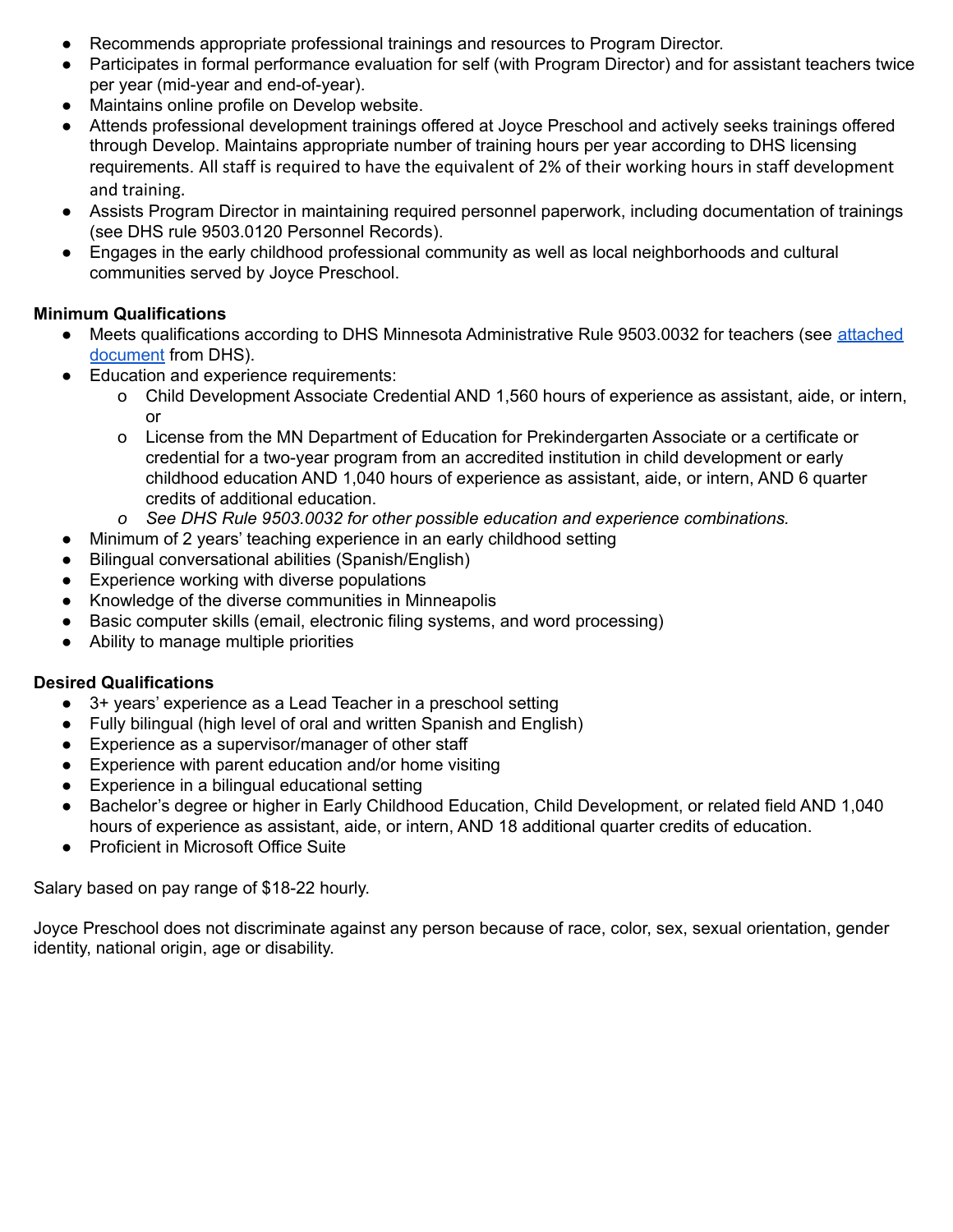# Preescolar Joyce **Descripción del puesto del maestro principal**

**Fecha de comienzo:** 15 de agosto 2022 **Horario:** Tiempo completo (36 horas/semana), 10 a.m. - 5:00 p.m. **Sitio:** Joyce Park Avenue (3400 Park Ave) **Reporta a:** Directora del Programa **Compensación:** \$18-22/hora, dependiendo de las calificaciones





#### Explicación de las horas semanales 2022-23

## **Horario, lunes a viernes:**

- 10:00 a.m. 12:00 p.m.→ ayudar con la clase si es necesario, limpieza, etc., ser disponible para apoyar la clase de la AM
- $\bullet$  12:00 1:30 p.m. → apoyar la transición de la siesta y lonche para los niños y descanso del personal
- 1:30 4:30 p.m.  $\rightarrow$  enseñar la clase de la tarde
- $\bullet$  4:30 5:00 p.m. → limpiar, quedarse con los niños mientras que sus papás los recogen

## **Responsabilidades y funciones principales:**

- **20 horas** de Instrucción y Evaluación (contacto con estudiantes)
- **11 hours** de Preparación: reuniones para la planificación del currículo, el arreglamiento y la limpieza del salón de clases, la preparación de los materiales, etc.
- **2 horas** de Trabajo con los padres: la comunicación y reuniones con padres, participación en eventos.
- **2 horas** de Trabajo con la licencia: mantenimiento de los archivos de los estudiantes y de los records de la clase, la inspección diaria de peligros, la limpieza y la desinfección, etc.
- **2 horas** de Tiempo de colaboración profesional: (reuniones de maestros/personal, tiempo para trabajar colaborativamente, y entrenamientos)
- **● TOTAL: 36 horas/semana**

## **Instrucción:**

- Sirve como maestro principal.
- Asegura que los estudiantes cada día son acogidos en un ambiente de aprendizaje seguro, saludable y atractivo.
- Colabora con los otros maestros de Joyce para crear y mantener áreas de aprendizaje eficaces que incluyan la alfabetización temprana (Español e Inglés) en todas partes y que reflejan las tradiciones culturales.
- Enfatiza el desarrollo social y emocional de los niños en su primer año de preescolar.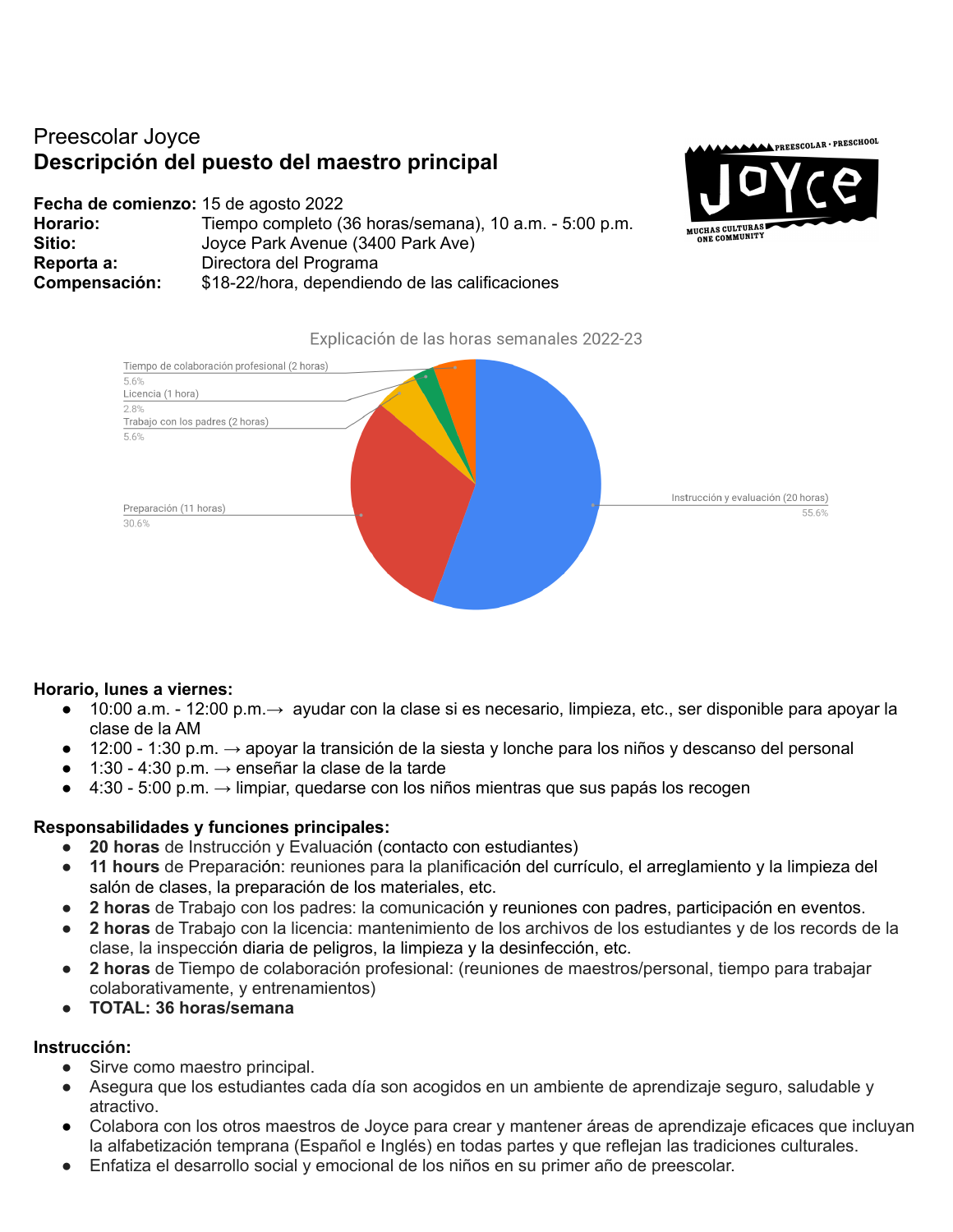- Mantiene los requisitos de la licencia del Departamento de Servicios Humanos del estado de Minnesota, Minnesota Parent Aware, y la acreditación de NAEYC.
- Guía a los maestros asistentes, estudiantes en práctica, y a los voluntarios para trabajar con los preescolares en grupos grandes y pequeños y de manera individual.
- Trabaia proactivamente con los otros maestros, los estudiantes, y las familias para promover el comportamiento positivo de los estudiantes. Utiliza la redirección como estrategia de intervención del comportamiento.
- Arregla oportunidades de enriquecimiento durante el año escolar (por ejemplo: visitantes especiales en el salón de clases, y paseos en la comunidad)
- Supervisa, apoya y proporciona retroalimentación a los maestros asistentes para realizar con éxito las experiencias de aprendizaje y los planes de comportamiento para los niños.

### **La evaluación**

- Observa el desarrollo y el progreso de los estudiantes y anota las observaciones utilizando el sistema Work Sampling.
- Evalúa a los estudiantes formalmente tres veces al año (otoño, invierno y primavera), utilizando el sistema Work Sampling y el sistema evaluativo de los IGDIs y reporta estos datos a la Directora del Programa.
- Trabaja con el tutor de alfabetización (si es aplicable) para coordinar las evaluaciones de alfabetización temprana.
- Entiende que se hacen las evaluaciones de los niños con fines de planificación de clases efectivas, el progreso hacia la preparación para la escuela, y la evaluación del éxito del programa.

## **La Preparación: planificación del currículo y el ambiente del salón de clases**

- Utiliza el currículo del Preescolar Joyce (los objetivos de aprendizaje, las estrategias de evaluación, y el vocabulario temático) para planificar colaborativamente las lecciones bilingües y multiculturales con los otros maestros.
- Documenta y guarda los materiales creados para las lecciones juntos con los apuntes, adaptaciones, y cambios al currículo establecido en un documento compartido con los otros miembros del personal en el sistema del Preescolar Joyce de Google Drive.
- Crea planes educativos individuales para los estudiantes, según sus necesidades individuales.
- Utiliza los resultados de las evaluaciones para planificar lecciones que respondan a las necesidades de aprendizaje de los estudiantes.
- Mantiene el inventario de los útiles y supervisa la organización y la limpieza de los materiales del salón de clases. Delega tareas de limpieza a los estudiantes en práctica y a los voluntarios cuando sea apropiado.
- Colabora con los otros maestros para establecer y mantener un salón de clases seguro, saludable y atractivo de acuerdo con los estándares de la licencia de DHS, Minnesota Parent Aware, y los estándares de NAEYC.
- Supervisa, apoya y proporciona retroalimentación a los maestros asistentes para participar en el proceso de la planificación curricular.
- Se reúne regularmente con el maestro asistente para discutir las necesidades de aprendizaje de los estudiantes, las metas del currículo y las actividades.
- Se reúne regularmente con los otros maestros principales para garantizar la consistencia en todos los salones de clases.

## **El trabajo con los padres**

- Se comunica con todas las familias sobre el aprendizaje y el desarrollo de los estudiantes y el papeleo requerido para la licencia en persona, por teléfono, por correo electrónico, a través de notas escritas y durante las conferencias de familia y maestros dos veces al año (otoño y primavera).
- Construye relaciones con las familias actuales y potenciales. Ayuda con el reclutamiento de nuevas familias para mantener llena la matrícula de la escuela.
- Contribuye a la producción oportuna de los boletines y calendarios bilingües. Contribuye a las comunicaciones electrónicas escolares a través del sitio web, el blog, y por medios de comunicación social.
- Participa plenamente en los eventos familiares de la escuela y apoya la participación activa de los padres.
- Procesa los pagos de colegiatura.
- Distribuye folletos, cartas, etc. desde la oficina principal de Joyce a las familias que asisten a la clase Hiawatha

## **La licencia**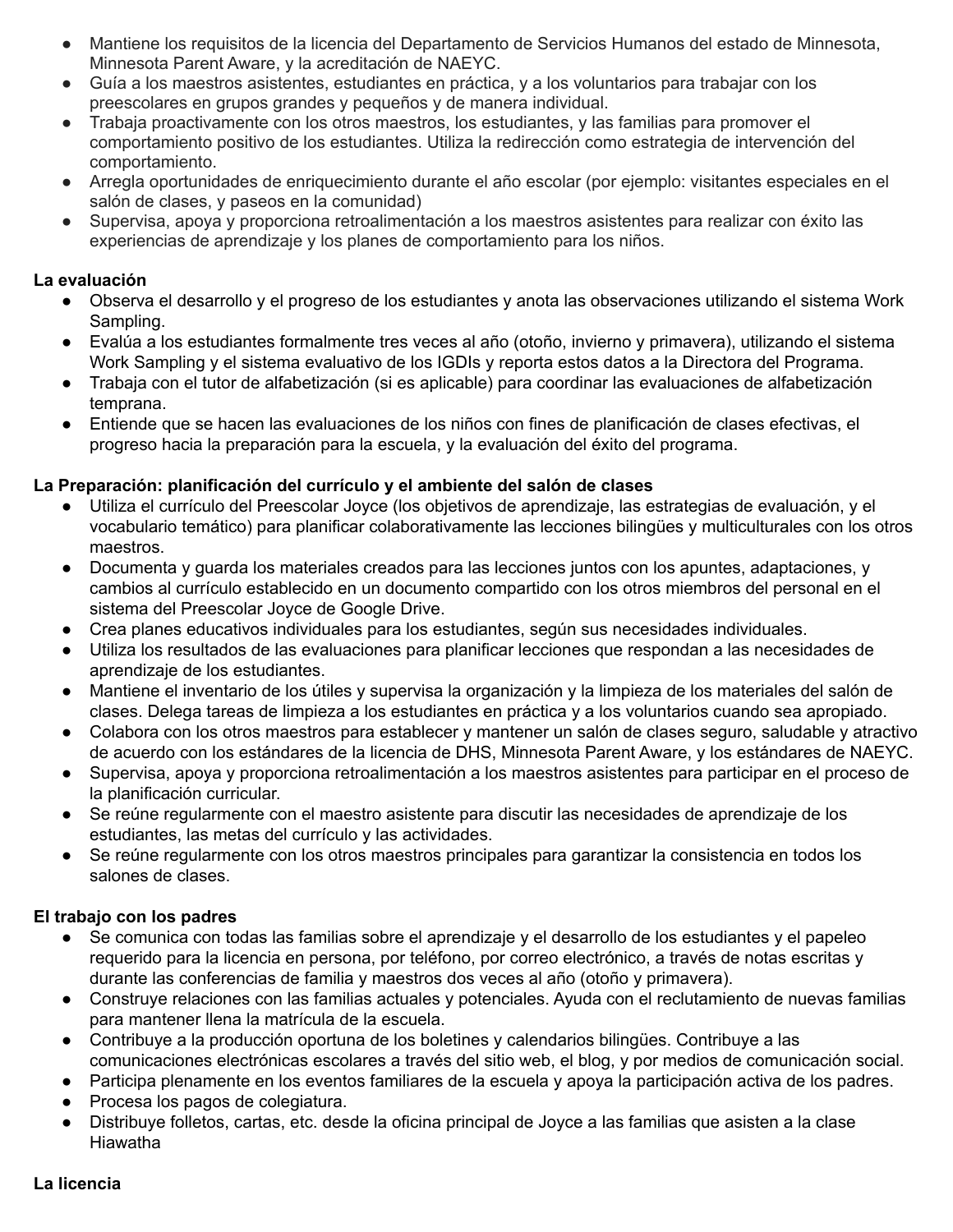- Asegura que todos los documentos requeridos de los estudiantes se presenten antes del primer día de clase y mantiene los archivos de los estudiantes según los requisitos de la licencia del DHS, en los archivos de papel, y en la base de datos por internet.
- Trabaja con los otros maestros, los estudiantes en práctica, y los voluntarios para limpiar y desinfectar los áreas de aprendizaje diariamente de acuerdo a los requisitos de licencia del DHS.
- Asiste a todos los entrenamientos requeridos (por ejemplo, SIDS, AHT, CPR, Primeros Auxilios, etc.).
- Mantiene los áreas de aprendizaje seguros y de acuerdo a los reguisitos de la licencia del DHS (Reglas Administrativas de Minnesota, Capítulo 9503, Centro de licencias de cuidado infantil).

### **Tiempo de colaboración profesional**

- Proporciona apoyo diario a los maestros asistentes a través de retroalimentación regular sobre la enseñanza.
- Recomienda entrenamientos y recursos profesionales a la Directora del Programa.
- Participa en la evaluación formal de uno mismo (con la Directora del Programa) y para los maestros asistentes dos veces al año (a mitad de año y a fin de año).
- Mantiene el perfil por internet en el sitio Develop.
- Asiste a los entrenamientos de desarrollo profesional que se ofrecen en el Preescolar Joyce y busca activamente entrenamientos ofrecidos a través de Develop. Mantiene el número adecuado de horas de entrenamiento por año de acuerdo a los requisitos de licencia del DHS. Se requiere que todos los maestros tengan el equivalente de un 2% de sus horas de trabajo en el desarrollo y entrenamiento.
- Asiste a la Directora del Programa en el mantenimiento de los documentos del personal requeridos, incluyendo la documentación de las capacitaciones (ver regla del DHS 9503,0120 Registros de personal).
- Participa en la comunidad profesional de la educación temprana, así como los barrios y las comunidades culturales servido por el Preescolar Joyce.

### **Las calificaciones mínimas**

- Cumple con los requisitos de acuerdo con el DHS de Minnesota, regla 9503.0032 para los maestros (ver [documento](https://www.revisor.mn.gov/rules/?id=9503.0032&version=2014-01-18T10:02:35-06:00&format=pdf) de DHS).
- Requisitos de educación y experiencia previa:
	- El credencial del nivel asociado para el desarrollo infantil (CDA) y 1,560 horas de experiencia como asistente o estudiante en práctica, o
	- Una licencia del Departamento de Educación de MN de nivel asociado para el pre-kindergarten o un certificado o credencial de un programa de dos años de una institución acreditada en el desarrollo infantil o educación de la primera infancia y 1,040 horas de experiencia como asistente o estudiante en práctica, y 6 créditos trimestrales de educación adicional.
	- *○ Véase la Regla DHS 9503.0032 para otras posibles combinaciones de educación y experiencia.*
- Experiencia mínima de 2 años trabajando en un espacio de la primera infancia.
- Habilidades conversacionales bilingües (español / inglés).
- Experiencia trabajando con poblaciones diversas.
- Conocimiento de las comunidades diversas en Minneapolis.
- Conocimiento básico de computación (correo electrónico, sistemas de archivos electrónicos, y procesamiento de textos).
- Capacidad para manejar prioridades múltiples.

### **Calificaciones deseadas**

- 3+ años de experiencia como maestro principal en un ambiente preescolar.
- Completamente bilingüe (alto nivel de español e inglés oral y escrita).
- Experiencia como supervisor/gerente de otros empleados.
- Experiencia con la educación de los padres y/o visitas a domicilio.
- Experiencia en un ambiente educativo bilingüe.
- Título académico del nivel bachiller (4 años) o superior en la educación infantil, el desarrollo Infantil, u otro campo relacionado Y 1,040 horas de experiencia como asistente o estudiante en práctica, y 18 créditos cuartos adicionales de la educación.
- Proficiente en todos los programas del Microsoft Office.

Se basa el sueldo en la gama de pago de \$18-22 por hora.